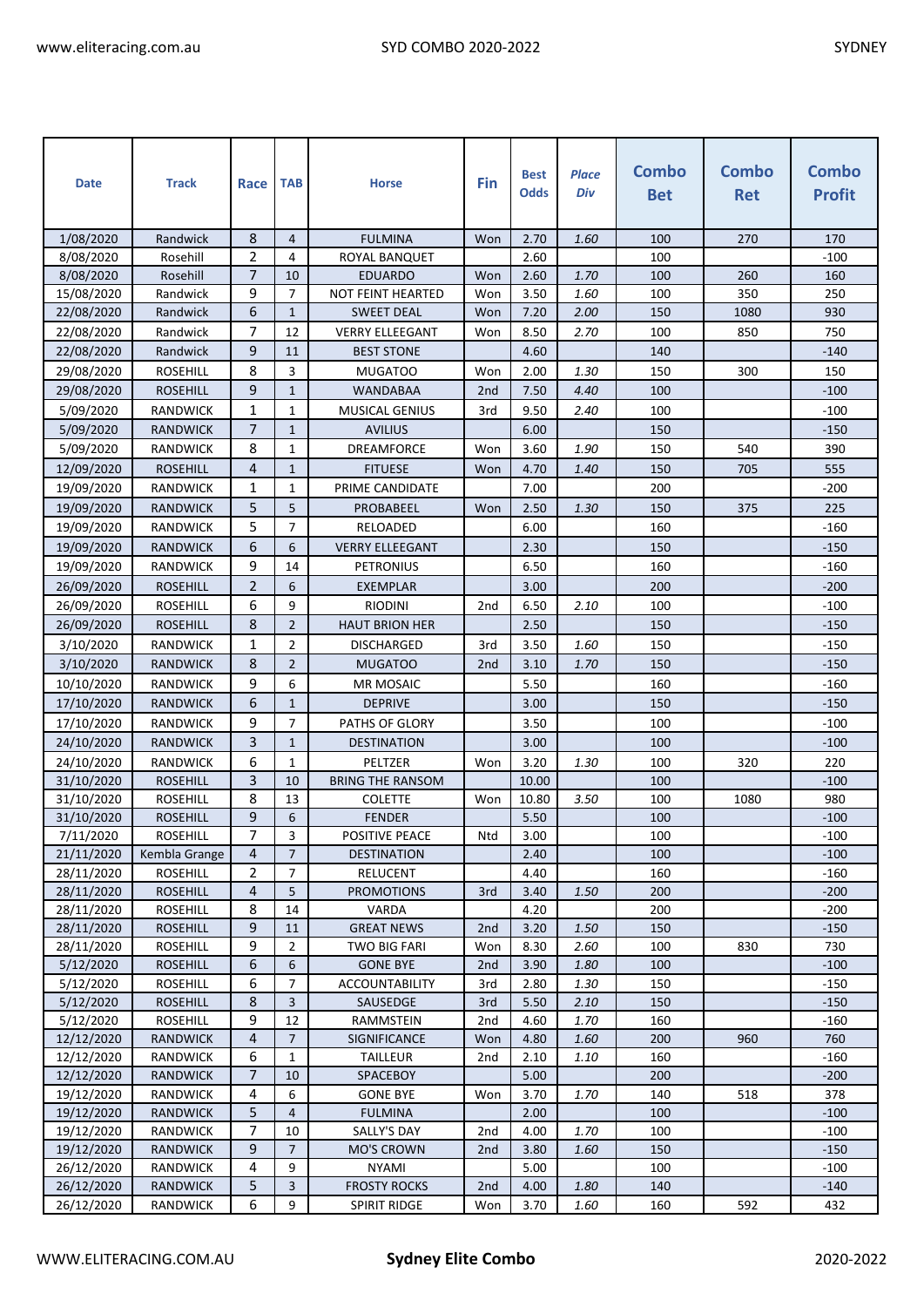| <b>Date</b> | <b>Track</b>    | Race           | <b>TAB</b>     | <b>Horse</b>            | Fin             | <b>Best</b><br><b>Odds</b> | <b>Place</b><br>Div | <b>Combo</b><br><b>Bet</b> | <b>Combo</b><br><b>Ret</b> | <b>Combo</b><br><b>Profit</b> |
|-------------|-----------------|----------------|----------------|-------------------------|-----------------|----------------------------|---------------------|----------------------------|----------------------------|-------------------------------|
| 26/12/2020  | <b>RANDWICK</b> | 8              | 14             | <b>ELLSBERG</b>         | 3rd             | 3.90                       | 1.90                | 150                        |                            | $-150$                        |
| 9/01/2021   | Randwick        | 5              | 4              | ULYSSES                 | Won             | 6.50                       | 2.20                | 140                        | 910                        | 770                           |
| 9/01/2021   | Randwick        | $\overline{7}$ | $\overline{2}$ | <b>SPIRIT RIDGE</b>     | Won             | 3.30                       | 1.40                | 160                        | 528                        | 368                           |
| 16/01/2021  | <b>ROSEHILL</b> | 2              | 3              | <b>TAILLEUR</b>         | Won             | 2.45                       | 1.70                | 200                        | 490                        | 290                           |
| 16/01/2021  | <b>ROSEHILL</b> | 5              | 10             | <b>COUNT DE RUPEE</b>   | Won             | 3.60                       | 1.60                | 200                        | 720                        | 520                           |
| 16/01/2021  | <b>ROSEHILL</b> | 6              | 3              | CANASTA                 | 2 <sub>nd</sub> | 9.00                       | 1.90                | 100                        |                            | $-100$                        |
| 16/01/2021  | <b>ROSEHILL</b> | 9              | 8              | PRIVATE EYE             | Won             | 2.90                       | 1.50                | 150                        | 435                        | 285                           |
| 23/01/2021  | Randwick        | 4              | 9              | THE FACE                | Won             | 2.30                       | 1.40                | 200                        | 460                        | 260                           |
| 23/01/2021  | Randwick        | 6              | 4              | SACRAMENTO              | Won             | 3.60                       | 1.70                | 160                        | 576                        | 416                           |
| 23/01/2021  | Randwick        | 7              | 2              | <b>ULYSSES</b>          | 2 <sub>nd</sub> | 3.90                       | 1.60                | 140                        |                            | $-140$                        |
| 23/01/2021  | Randwick        | 8              | 9              | <b>CHAT</b>             |                 | 4.60                       |                     | 200                        |                            | $-200$                        |
| 30/01/2021  | Rosehill        | 6              | 5              | CANASTA                 | Won             | 5.50                       | 3.10                | 200                        | 1100                       | 900                           |
| 30/01/2021  | Rosehill        | 9              | 3              | <b>BIG PARADE</b>       | Won             | 2.80                       | 1.50                | 200                        | 560                        | 360                           |
| 13/02/2021  | Randwick        | 6              | $\overline{7}$ | <b>MASKED CRUSADER</b>  | Won             | 2.50                       | 1.20                | 200                        | 500                        | 300                           |
| 13/02/2021  | Randwick        | 9              | 10             | <b>CRISTAL BREEZE</b>   |                 | 6.00                       |                     | 200                        |                            | $-200$                        |
| 20/02/2021  | Rosehill        | 3              | 8              | NIMALEE                 | Won             | 7.00                       | 1.70                | 200                        | 1400                       | 1200                          |
| 20/02/2021  | Rosehill        | 8              | 12             | <b>EMANATE</b>          | Won             | 3.50                       | 1.50                | 200                        | 700                        | 500                           |
| 20/02/2021  | Rosehill        | 9              | 11             | <b>MAUI GIRL</b>        | 2 <sub>nd</sub> | 31.00                      | 6.20                | 140                        |                            | $-140$                        |
| 27/02/2021  | Randwick        | 4              | 11             | <b>DISCHARGED</b>       |                 | 5.00                       |                     | 200                        |                            | $-200$                        |
| 27/02/2021  | Randwick        | 6              | $\overline{7}$ | <b>COLETTE</b>          | 2 <sub>nd</sub> | 3.70                       | 1.40                | 100                        |                            | $-100$                        |
| 27/02/2021  | Randwick        | 8              | 10             | <b>GREAT HOUSE</b>      | 3rd             | 2.70                       | 1.40                | 160                        |                            | $-160$                        |
| 27/02/2021  | Randwick        | 9              | 5              | ZAKAT                   |                 | 2.25                       |                     | 150                        |                            | $-150$                        |
| 27/02/2021  | Randwick        | 9              | 10             | <b>LIBERTY SUN</b>      | Won             | 18.10                      | 3.80                | 200                        | 3620                       | 3420                          |
| 6/03/2021   | Randwick        | 4              | $\overline{7}$ | <b>MOUNT POPA</b>       | Won             | 2.00                       | 1.30                | 200                        | 400                        | 200                           |
| 13/03/2021  | Rosehill        | 5              | 5              | CALIFORNIA ZIMBOL       | Won             | 3.20                       | 1.50                | 160                        | 512                        | 352                           |
| 13/03/2021  | Rosehill        | 9              | 6              | STARSPANGLED RODEO      | 2 <sub>nd</sub> | 3.70                       | 1.80                | 200                        |                            | $-200$                        |
| 27/03/2021  | Rosehill        | $\mathbf{1}$   | 6              | <b>ISOTOPE</b>          | Won             | 3.90                       | 1.80                | 160                        | 624                        | 464                           |
| 27/03/2021  | Rosehill        | 3              | $\overline{7}$ | SHE'S IDEEL             | 3rd             | 2.35                       | 1.30                | 150                        |                            | $-150$                        |
| 27/03/2021  | Rosehill        | $\overline{4}$ | 6              | <b>VERRY ELLEEGANT</b>  | Won             | 2.80                       | 1.20                | 150                        | 420                        | 270                           |
| 27/03/2021  | Rosehill        | 4              | $\overline{7}$ | <b>COLETTE</b>          |                 | 9.00                       |                     | 100                        |                            | $-100$                        |
| 3/04/2021   | Rosehill        | $\overline{2}$ | $\mathbf{1}$   | <b>MASTER OF WINE</b>   | 3rd             | 2.30                       | 1.30                | 150                        |                            | $-150$                        |
| 3/04/2021   | Rosehill        | 8              | 13             | YAO DASH                | Won             | 3.90                       | 2.00                | 160                        | 624                        | 464                           |
| 10/04/2021  | Randwick        | 8              | $2^{\circ}$    | <b>NATURE STRIP</b>     | Won             | 3.50                       | 1.60                | 100                        | 350                        | 250                           |
| 17/04/2021  | Randwick        | 2              | 8              | ELLSBERG                | Won             | 3.10                       | 1.50                | 200                        | 620                        | 420                           |
| 17/04/2021  | Randwick        | 5              | $\overline{2}$ | AMARELINHA              |                 | 4.20                       |                     | 100                        |                            | $-100$                        |
| 17/04/2021  | Randwick        | 8              | 7              | <b>VERRY ELLEEGANT</b>  | 2 <sub>nd</sub> | 2.30                       | 1.50                | 150                        |                            | $-150$                        |
| 17/04/2021  | Randwick        | 8              | 3              | <b>MUGATOO</b>          |                 | 9.50                       |                     | 100                        |                            | $-100$                        |
| 17/04/2021  | Randwick        | 9              | $\mathbf{1}$   | PROBABEEL               | 2 <sub>nd</sub> | 2.45                       | 1.40                | 100                        |                            | $-100$                        |
| 24/04/2021  | Randwick        | $\overline{2}$ | $\overline{2}$ | <b>KIKU</b>             |                 | 2.60                       |                     | 200                        |                            | $-200$                        |
| 24/04/2021  | Randwick        | 8              | 6              | <b>PHAISTOS</b>         |                 | 10.00                      |                     | 100                        |                            | $-100$                        |
| 24/04/2021  | Randwick        | 9              | $\overline{2}$ | <b>LOST AND RUNNING</b> | Won             | 2.70                       | 1.30                | 200                        | 540                        | 340                           |
| 8/05/2021   | Gosford         | 2              | 5              | RAMMSTEIN               |                 | 9.00                       |                     | 100                        |                            | -100                          |
| 8/05/2021   | Gosford         | 6              | 4              | <b>ENCHANTED HEART</b>  | Won             | 2.80                       | 1.90                | 100                        | 280                        | 180                           |
| 8/05/2021   | Gosford         | $\overline{7}$ | 6              | <b>ENTENTE</b>          |                 | 9.00                       |                     | 100                        |                            | -100                          |
| 15/05/2021  | Rosehill        | 4              | $\mathbf{1}$   | <b>BALLISTIC LOVER</b>  | Won             | 29.00                      | 6.90                | 100                        | 2900                       | 2800                          |
| 22/05/2021  | Rosehill        | 7              | 14             | PARRY SOUND             | 2nd             | 3.00                       | 2.10                | 150                        |                            | $-150$                        |
| 22/05/2021  | Rosehill        | 8              | 11             | <b>ELLSBERG</b>         | 2 <sub>nd</sub> | 2.00                       | 1.40                | 200                        |                            | $-200$                        |
| 29/05/2021  | Randwick        | 4              | 6              | <b>SNIPPY FOX</b>       |                 | 6.50                       |                     | 200                        |                            | $-200$                        |
| 5/06/2021   | Rosehill        | $\overline{7}$ | 12             | KNIGHTS ORDER           | Won             | 4.80                       | 2.20                | 200                        | 960                        | 760                           |
| 5/06/2021   | Rosehill        | 9              | 12             | <b>EXPAT</b>            | 3rd             | 4.40                       | 1.90                | 200                        |                            | $-200$                        |
| 12/06/2021  | Randwick        | 3              | $\overline{2}$ | <b>MALKOVICH</b>        | Won             | 3.80                       | 1.50                | 200                        | 760                        | 560                           |
| 19/06/2021  | Rosehill        | 8              | 15             | <b>EXPAT</b>            | Won             | 4.60                       | 2.00                | 100                        | 460                        | 360                           |
| 26/06/2021  | Rosehill        | 6              | 9              | <b>FENDER</b>           |                 | 7.50                       |                     | 160                        |                            | $-160$                        |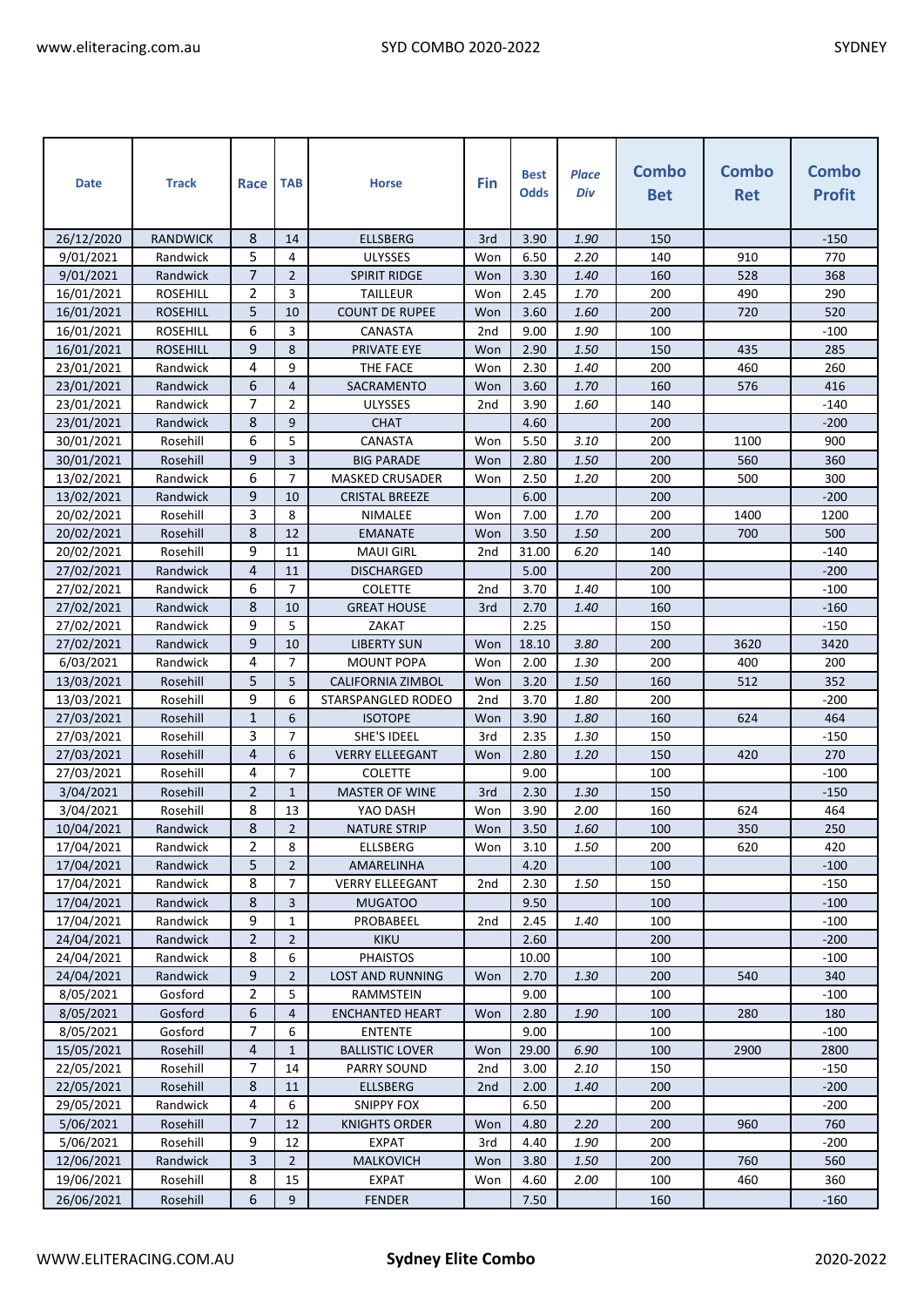| <b>Date</b>              | <b>Track</b>         | Race              | <b>TAB</b>     | <b>Horse</b>                                | Fin                    | <b>Best</b><br><b>Odds</b> | <b>Place</b><br>Div | <b>Combo</b><br><b>Bet</b> | <b>Combo</b><br><b>Ret</b> | <b>Combo</b><br><b>Profit</b> |
|--------------------------|----------------------|-------------------|----------------|---------------------------------------------|------------------------|----------------------------|---------------------|----------------------------|----------------------------|-------------------------------|
|                          |                      |                   |                |                                             |                        |                            |                     |                            |                            |                               |
| 26/06/2021               | Rosehill             | 7                 | 10             | <b>GREAT HOUSE</b>                          | 3rd                    | 2.25                       | 1.30                | 150                        |                            | $-150$                        |
| 26/06/2021               | Rosehill             | 9                 | 13             | <b>DESTINATION</b>                          |                        | 8.00                       |                     | 100                        |                            | $-100$                        |
| 3/07/2021                | Rosehill             | 10                | 8              | <b>EXPAT</b>                                | Won                    | 3.10                       |                     | 100                        | 310                        | 210                           |
| 10/07/2021               | Randwick             | 4                 | $\overline{4}$ | <b>DE GRAWIN</b>                            | <b>Ntd</b>             | 2.45                       |                     | 140                        |                            | $-140$                        |
| 10/07/2021               | Randwick             | 8                 | 1              | <b>BANDERSNATCH</b>                         | Won                    | 7.50                       | 2.50                | 150                        | 1125                       | 975                           |
| 17/07/2021               | Randwick             | 5                 | 10             | KOBE ROCKS                                  |                        | 4.40                       |                     | 150                        |                            | $-150$                        |
| 24/07/2021               | Rosehill             | 4                 | 6              | CHAT                                        | Won                    | 6.50                       | 2.60                | 100                        | 650                        | 550                           |
| 24/07/2021               | Rosehill<br>Rosehill | 6<br>9            | 9<br>4         | <b>TURNSTYLE</b><br><b>TYCOONIST</b>        | 2 <sub>nd</sub><br>3rd | 5.00<br>3.00               | 2.20<br>1.60        | 160<br>160                 |                            | $-160$<br>$-160$              |
| 24/07/2021               |                      | 10                | 3              |                                             | Won                    | 2.40                       | 1.50                | 200                        | 480                        | 280                           |
| 24/07/2021<br>31/07/2021 | Rosehill<br>Randwick | 9                 | $\overline{2}$ | <b>FROSTY ROCKS</b><br><b>I AM POWER</b>    |                        | 6.00                       |                     | 100                        |                            | $-100$                        |
| 31/07/2021               | Randwick             | 10                | 5              | SNITZIFY                                    |                        | 7.50                       |                     | 160                        |                            | $-160$                        |
| 7/08/2021                | Randwick             | 4                 | $\overline{2}$ | <b>GREAT HOUSE</b>                          |                        | 8.00                       |                     | 100                        |                            | $-100$                        |
| 7/08/2021                | Randwick             | 6                 | 10             | <b>EIGHT DIAMONDS</b>                       | 3rd                    | 8.00                       | 2.70                | 160                        |                            | $-160$                        |
| 7/08/2021                | Randwick             | 7                 | 5              | PHOBETOR                                    | Won                    | 7.50                       | 2.60                | 100                        | 750                        | 650                           |
| 7/08/2021                | Randwick             | 8                 | $\overline{4}$ | <b>SKY COMMAND</b>                          |                        | 5.50                       |                     | 200                        |                            | $-200$                        |
|                          |                      | $\overline{2}$    | $\overline{2}$ |                                             |                        | 4.40                       |                     | 100                        |                            | $-100$                        |
| 14/08/2021               | Kembla Grange        | 6                 | 10             | ALL TIME LEGEND                             |                        |                            |                     |                            |                            |                               |
| 14/08/2021               | Kembla Grange        | 7                 |                | <b>BETHENCOURT</b>                          |                        | 6.00                       |                     | 100                        |                            | $-100$                        |
| 14/08/2021               | Kembla Grange        |                   | 9              | <b>OSCAR ZULU</b>                           | 3rd                    | 5.00                       | 1.70                | 100                        |                            | $-100$                        |
| 21/08/2021               | Randwick             | $\overline{2}$    | 5              | <b>TORRENS</b>                              | Won                    | 35.30                      | 6.10                | 100                        | 3530                       | 3430                          |
| 21/08/2021               | Randwick             | 4                 | 14             | <b>ALWAYS SURE</b>                          | Won                    | 15.80                      | 4.10                | 160                        | 2528                       | 2368                          |
| 21/08/2021               | Randwick             | 5                 | 13             | <b>NAGS TO RICHES</b>                       |                        | 4.80                       |                     | 100                        |                            | $-100$                        |
| 21/08/2021               | Randwick             | 7                 | 9              | <b>FENDER</b>                               |                        | 10.00                      |                     | 160                        |                            | $-160$                        |
| 21/08/2021               | Randwick             | 10                | 17             | <b>LOVE TAP</b>                             |                        | 10.00                      |                     | 100                        |                            | $-100$                        |
| 28/08/2021               | Kembla Grange        | 8                 | $\overline{2}$ | <b>TRIPLE ACE</b>                           | 2 <sub>nd</sub>        | 7.00                       | 1.90                | 100                        |                            | $-100$                        |
| 28/08/2021               | Kembla Grange        | 9                 | 4              | <b>MAJESTIC SHOT</b>                        |                        | 4.40                       |                     | 100                        |                            | $-100$                        |
| 4/09/2021                | Randwick             | 9                 | 16             | EIGHT DIAMONDS                              |                        | 18.00                      |                     | 100                        |                            | $-100$                        |
| 11/09/2021               | Kembla Grange        | $\overline{7}$    | 10             | <b>BIG PARADE</b>                           | 3rd                    | 2.35                       | 1.50                | 100                        |                            | $-100$                        |
| 11/09/2021               | Kembla Grange        | 10                | 4              | <b>LOVE TAP</b>                             | Won                    | 13.00                      | 3.10                | 100                        | 1300                       | 1200                          |
| 18/09/2021               | Randwick             | $\overline{4}$    | 9              | <b>SUPER EFFORT</b>                         |                        | 5.50                       |                     | 200                        |                            | -200                          |
| 18/09/2021               | Randwick             | 5                 | 12             | <b>HARMONY ROSE</b>                         |                        | 3.80                       |                     | 160                        |                            | -160                          |
| 18/09/2021               | Randwick             | 8                 | $\overline{4}$ | MASKED CRUSADER                             |                        | $6.00\,$                   |                     | 100                        |                            | $-100$                        |
| 18/09/2021               | Randwick             | 10                | 10             | TRIPLE ACE                                  | Won                    | 20.00                      | 4.50                | 160                        | 3200                       | 3040                          |
| 25/09/2021               | Rosehill             | $\mathbf{1}$<br>9 | 8<br>6         | YIYI<br><b>PROFONDO</b>                     | Won                    | 4.00                       | 1.60                | 160                        | 640                        | 480                           |
| 25/09/2021               | Rosehill<br>Randwick | $\mathbf 1$       | 4              |                                             | 2 <sub>nd</sub><br>3rd | 5.50                       | 2.30                | 100<br>160                 |                            | $-100$<br>$-160$              |
| 2/10/2021<br>2/10/2021   | Randwick             | 4                 | 11             | <b>CAPITAL REIGN</b><br><b>FIVE KINGDOM</b> |                        | 5.00<br>8.50               | 2.60                | 100                        |                            | $-100$                        |
| 2/10/2021                | Randwick             | 5                 | 8              | <b>DUAIS</b>                                |                        | 6.50                       |                     | 100                        |                            | $-100$                        |
| 2/10/2021                | Randwick             | 9                 | 19             | <b>LUNCIES</b>                              |                        | 15.00                      |                     | 100                        |                            | $-100$                        |
| 9/10/2021                | Randwick             | 3                 | $\overline{7}$ | <b>SOLAR APEX</b>                           | 3rd                    | 3.90                       | 1.80                | 160                        |                            | $-160$                        |
| 9/10/2021                | Randwick             | 7                 | 7              | TRIPLE ACE                                  |                        | 26.00                      |                     | 100                        |                            | $-100$                        |
| 9/10/2021                | Randwick             | 10                | 5              | KINLOCH                                     | 3rd                    | 6.00                       | 2.00                | 150                        |                            | $-150$                        |
| 16/10/2021               | Randwick             | 1                 | 15             | KATTEGAT                                    |                        | 13.00                      |                     | 160                        |                            | $-160$                        |
| 16/10/2021               | Randwick             | 5                 | 3              | <b>ART CADEAU</b>                           | Won                    | 4.20                       | 1.90                | 100                        | 420                        | 320                           |
| 16/10/2021               | Randwick             | 7                 | $\mathbf{1}$   | <b>NATURE STRIP</b>                         | Won                    | 3.70                       | 1.70                | 100                        | 370                        | 270                           |
| 16/10/2021               | Randwick             | 10                | 3              | <b>SUAVE</b>                                | 2 <sub>nd</sub>        | 7.00                       | 2.70                | 100                        |                            | $-100$                        |
| 23/10/2021               | Randwick             | 5                 | $\mathbf{1}$   | <b>EMERALD KINGDOM</b>                      |                        | 2.70                       |                     | 200                        |                            | $-200$                        |
| 30/10/2021               | Rosehill             | 7                 | $\overline{2}$ | I'M THUNDERSTRUCK                           | Won                    | 4.20                       | 1.90                | 150                        | 630                        | 480                           |
| 30/10/2021               | Rosehill             | 8                 | 6              | DELEXO                                      |                        | 2.70                       |                     | 200                        |                            | $-200$                        |
| 6/11/2021                | Rosehill             | 4                 | 3              | <b>AMICHE</b>                               | Won                    | 4.10                       | 2.60                | 200                        | 820                        | 620                           |
| 6/11/2021                | Rosehill             | 9                 | 9              | CALGARY QUEEN                               |                        | 8.50                       |                     | 200                        |                            | $-200$                        |
| 13/11/2021               | Newcastle            | $\overline{2}$    | $\overline{2}$ | MA AND PA                                   | 2 <sub>nd</sub>        | 4.20                       | 1.80                | 100                        |                            | $-100$                        |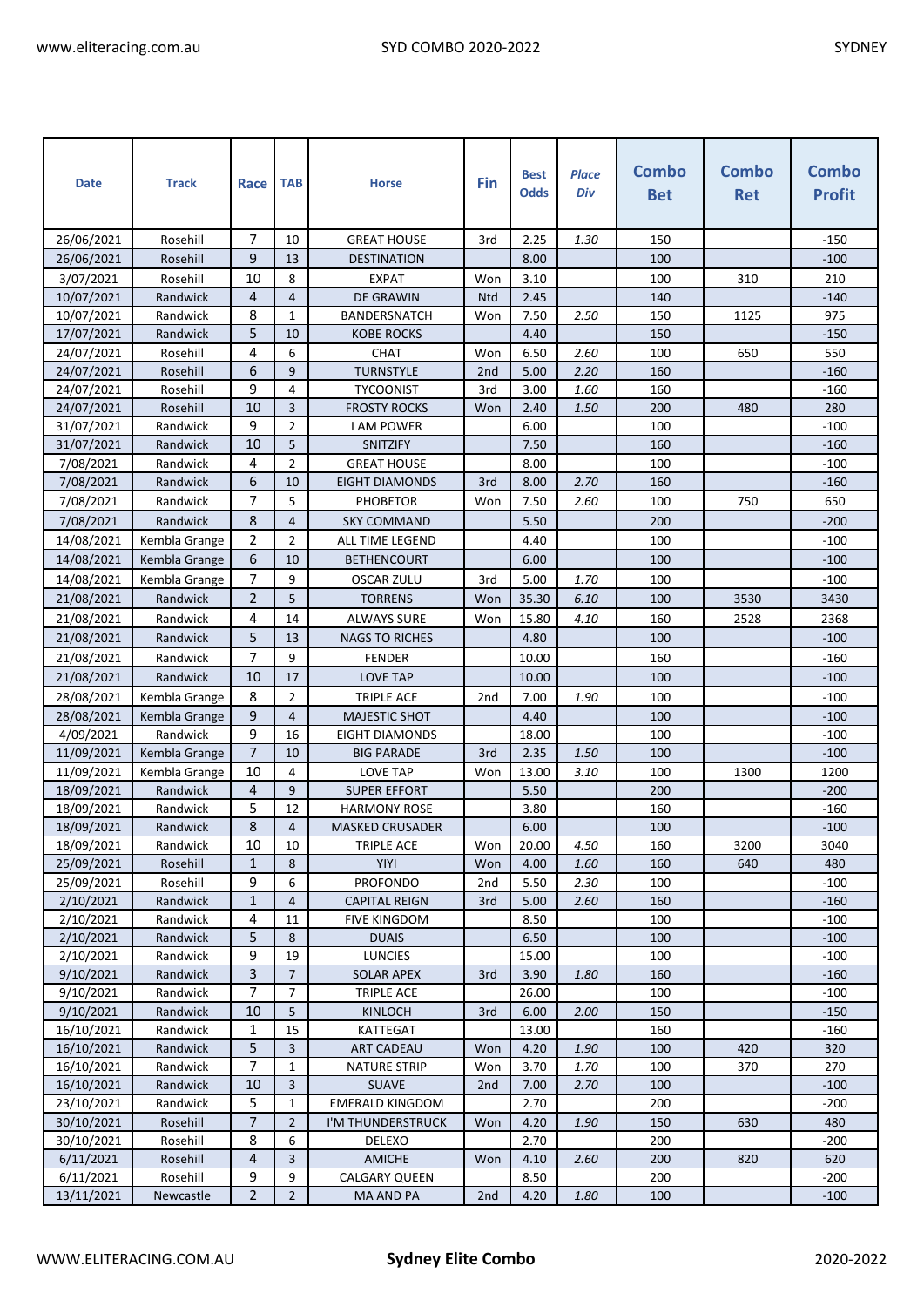| <b>Date</b> | <b>Track</b>  | Race           | <b>TAB</b>     | <b>Horse</b>             | Fin             | <b>Best</b><br><b>Odds</b> | <b>Place</b><br>Div | Combo<br><b>Bet</b> | Combo<br><b>Ret</b> | <b>Combo</b><br><b>Profit</b> |
|-------------|---------------|----------------|----------------|--------------------------|-----------------|----------------------------|---------------------|---------------------|---------------------|-------------------------------|
| 13/11/2021  | Newcastle     | 7              | 3              | <b>HOLSTEIN</b>          |                 | 14.00                      |                     | 100                 |                     | $-100$                        |
| 13/11/2021  | Newcastle     | 10             | 14             | <b>MUCH MUCH BETTER</b>  | Won             | 8.60                       | 2.60                | 100                 | 860                 | 760                           |
| 20/11/2021  | Kembla Grange | 5              | 11             | <b>QUEEN BELLISSIMO</b>  | Won             | 7.00                       | 2.60                | 100                 | 700                 | 600                           |
| 20/11/2021  | Kembla Grange | $\overline{7}$ | 3              | <b>MALKOVICH</b>         | 2 <sub>nd</sub> | 2.40                       | 1.50                | 100                 |                     | $-100$                        |
| 4/12/2021   | Rosehill      | 1              | 8              | SHIHONKA                 | Won             | 2.40                       | 1.20                | 160                 | 384                 | 224                           |
| 4/12/2021   | Rosehill      | 6              | $\overline{2}$ | <b>ROUSSEAU</b>          | 2 <sub>nd</sub> | 2.60                       | 1.70                | 150                 |                     | $-150$                        |
| 4/12/2021   | Rosehill      | 9              | 8              | <b>KATALIN</b>           | Won             | 3.20                       | 1.50                | 100                 | 320                 | 220                           |
| 11/12/2021  | Randwick      | 6              | 4              | <b>IRISH ANGEL</b>       | <b>Ntd</b>      | 4.20                       |                     | 150                 |                     | $-150$                        |
| 11/12/2021  | Randwick      | 8              | 6              | <b>ELLSBERG</b>          | 2 <sub>nd</sub> | 6.50                       | 2.40                | 100                 |                     | $-100$                        |
| 18/12/2021  | Randwick      | 4              | 4              | <b>QUEEN BELLISSIMO</b>  | Won             | 2.50                       | 1.40                | 150                 | 375                 | 225                           |
| 18/12/2021  | Randwick      | 5              | 8              | <b>BORN A KING</b>       | Ntd             | 4.60                       |                     | 160                 |                     | $-160$                        |
| 18/12/2021  | Randwick      | 6              | 10             | <b>BITCOIN BABY</b>      | 3rd             | 8.00                       | 2.40                | 100                 |                     | $-100$                        |
| 18/12/2021  | Randwick      | 10             | 12             | LEO                      |                 | 3.20                       |                     | 150                 |                     | $-150$                        |
| 26/12/2021  | Randwick      | 6              | 12             | MISS JAY FOX             |                 | 9.00                       |                     | 100                 |                     | $-100$                        |
| 1/01/2022   | Kensington    | 3              | $\mathbf{1}$   | <b>HERMAN HESSE</b>      |                 | 2.25                       |                     | 100                 |                     | $-100$                        |
| 1/01/2022   | Kensington    | $\overline{7}$ | $\overline{4}$ | DRAGONSTONE              | Won             | 1.90                       | 1.40                | 140                 | 266                 | 126                           |
| 1/01/2022   | Kensington    | 8              | $\mathbf{1}$   | <b>TOOMUCHTOBEAR</b>     | 2nd             | 2.30                       | 1.30                | 100                 |                     | $-100$                        |
| 1/01/2022   | Kensington    | 10             | 5              | <b>QUEEN BELLISSIMO</b>  | 2 <sub>nd</sub> | 5.50                       | 2.00                | 200                 |                     | $-200$                        |
| 15/01/2022  | Rosehill      | 6              | 8              | SPEED LEGEND             |                 | 4.00                       |                     | 140                 |                     | $-140$                        |
| 15/01/2022  | Rosehill      | 8              | 3              | <b>TAMERLANE</b>         | 2nd             | 4.40                       | 1.70                | 100                 |                     | $-100$                        |
| 15/01/2022  | Rosehill      | 10             | 9              | LEPREEZY                 |                 | 7.00                       |                     | 160                 |                     | $-160$                        |
| 22/01/2022  | Randwick      | 9              | 10             | CANASTA                  | 2 <sub>nd</sub> | 4.00                       | 1.60                | 160                 |                     | $-160$                        |
| 22/01/2022  | Randwick      | 10             | $\overline{2}$ | O'MUDGEE                 |                 | 6.50                       |                     | 100                 |                     | $-100$                        |
| 29/01/2022  | Rosehill      | 10             | 14             | <b>NARVAEZ</b>           |                 | 2.90                       |                     | 200                 |                     | $-200$                        |
| 5/02/2022   | Randwick      | 4              | 8              | <b>SKY COMMAND</b>       | 2 <sub>nd</sub> | 7.50                       | 3.90                | 200                 |                     | $-200$                        |
| 5/02/2022   | Randwick      | 5              | 5              | <b>YUKON</b>             |                 | 5.00                       |                     | 200                 |                     | $-200$                        |
| 5/02/2022   | Randwick      | 7              | $\overline{2}$ | <b>INCREDULOUS DREAM</b> |                 | 5.00                       |                     | 150                 |                     | $-150$                        |
| 5/02/2022   | Randwick      | 8              | $\overline{4}$ | <b>PAULELE</b>           | Won             | 3.10                       | 1.50                | 200                 | 620                 | 420                           |
| 5/02/2022   | Randwick      | 9              | 13             | SILENT IMPACT            | 2 <sub>nd</sub> | 2.80                       | 1.40                | 160                 |                     | $-160$                        |
| 12/02/2022  | Randwick      | 5              | 8              | SAVOURY                  |                 | 5.50                       |                     | 100                 |                     | $-100$                        |
| 12/02/2022  | Randwick      | 6              | 3              | <b>OVERPASS</b>          | 2nd             | 7.00                       | 2.30                | 100                 |                     | $-100$                        |
| 19/02/2022  | Rosehill      | 4              | 3              | <b>EXPAT</b>             | Won             | 2.80                       | 1.40                | 100                 | 280                 | 180                           |
| 19/02/2022  | Rosehill      | 5              | $\overline{2}$ | NASTURTIUM               |                 | 5.50                       |                     | 160                 |                     | $-160$                        |
| 19/02/2022  | Rosehill      | $\overline{7}$ | 13             | <b>TOOMUCHTOBEAR</b>     | 3rd             | 4.80                       | 2.00                | 160                 |                     | $-160$                        |
| 26/02/2022  | Randwick      | 6              | 8              | <b>ICEBATH</b>           |                 | 2.25                       |                     | 150                 |                     | $-150$                        |
| 5/03/2022   | Randwick      | 9              | $\overline{7}$ | LE GAI SOLEIL            |                 | 3.40                       |                     | 150                 |                     | $-150$                        |
| 5/03/2022   | Randwick      | 10             | 4              | <b>BELLUCI BABE</b>      | Won             | 3.40                       | 1.40                | 150                 | 510                 | 360                           |
| 12/03/2022  | Rosehill      | 8              | 6              | <b>EXPAT</b>             |                 | 6.50                       |                     | 100                 |                     | $-100$                        |
| 12/03/2022  | Rosehill      | 9              | 11             | TAKSU                    | Won             | 2.90                       | 1.60                | 100                 | 290                 | 190                           |
| 19/03/2022  | Rosehill      | 3              | 5              | <b>ZEYREK</b>            |                 | 3.00                       |                     | 160                 |                     | $-160$                        |
| 19/03/2022  | Rosehill      | 4              | 6              | <b>GALAXY BELLE</b>      |                 | 4.80                       |                     | 100                 |                     | -100                          |
| 26/03/2022  | Rosehill      | 3              | 4              | <b>MOUNT POPA</b>        | Won             | 3.80                       | 1.90                | 150                 | 570                 | 420                           |
| 28/03/2022  | Newcastle     | 1              | 8              | <b>TAKSU</b>             | 2 <sub>nd</sub> | 3.70                       | 1.70                | 100                 |                     | $-100$                        |
| 28/03/2022  | Newcastle     | 3              | $\overline{7}$ | <b>ANNAVISTO</b>         |                 | 2.60                       |                     | 100                 |                     | $-100$                        |
| 28/03/2022  | Newcastle     | 6              | $\overline{2}$ | <b>HINGED</b>            | 2nd             | 4.20                       | 1.80                | 100                 |                     | $-100$                        |
| 28/03/2022  | Newcastle     | $\overline{7}$ | 18             | <b>MAOTAI</b>            |                 | 3.20                       |                     | 100                 |                     | $-100$                        |
| 2/04/2022   | Randwick      | 4              | 6              | ZEYREK                   |                 | 4.80                       |                     | 100                 |                     | $-100$                        |
| 2/04/2022   | Randwick      | 8              | $\mathbf{1}$   | <b>NATURE STRIP</b>      | Won             | 2.60                       | 1.40                | 100                 | 260                 | 160                           |
| 9/04/2022   | Randwick      | 3              | $\mathbf{1}$   | <b>RUSTIC STEEL</b>      |                 | 6.00                       |                     | 100                 |                     | $-100$                        |
| 9/04/2022   | Randwick      | 8              | 6              | <b>VERRY ELLEEGANT</b>   |                 | 3.90                       |                     | 150                 |                     | $-150$                        |
| 9/04/2022   | Randwick      | 9              | 1              | <b>COLETTE</b>           |                 | 4.20                       |                     | 150                 |                     | $-150$                        |
| 16/04/2022  | Randwick      | $\overline{7}$ | $\overline{7}$ | <b>MARRONI</b>           |                 | 3.50                       |                     | 160                 |                     | $-160$                        |
| 16/04/2022  | Randwick      | 9              | 5              | <b>OUR PLAYBOY</b>       | Won             | 5.10                       | 2.30                | 100                 | 510                 | 410                           |